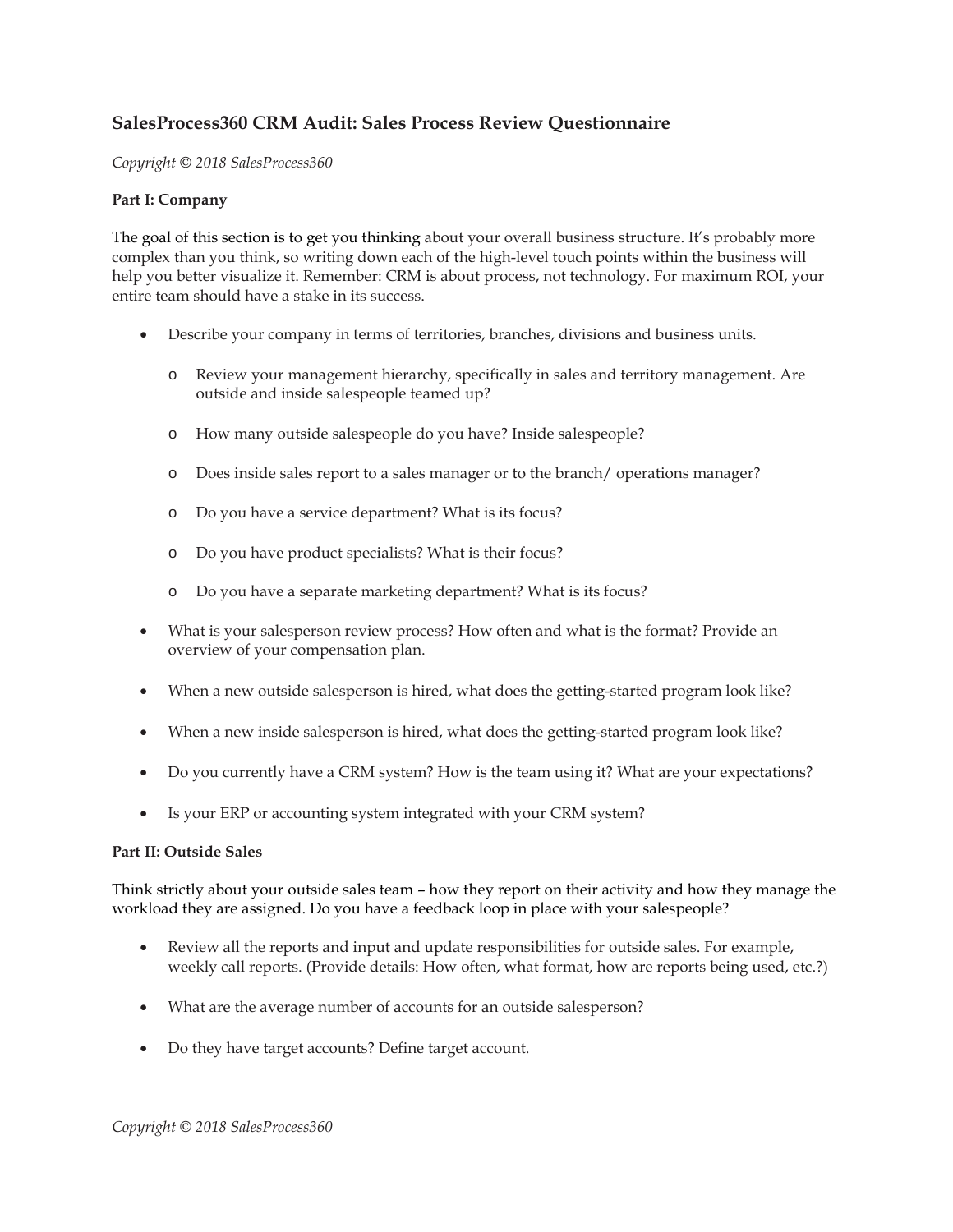If you are using CRM, what are the expectations for the outside sales team for inputting and maintaining it?

## **Part III: Inside Sales**

When thinking about the role of your inside sales team, how much interaction do they have with your outside salespeople? Do you actually call your inside salespeople "sales" or do you call that team "order entry" or "customer service"? What you call this team says a lot about the philosophy of your company. Answer these questions to better understand how your inside sales team is viewed and used within your company.

- Is the title of inside sales actually inside sales? Or is it customer service? Why?
- How are inside sales documenting their interaction with customers?
- Review all the reports and input and update responsibilities for inside sales.
- What are the methods and processes used by inside sales to communicate with outside sales?
- If you are using CRM, what are the expectations for the inside sales team for inputting and maintaining it?

### **Part IV: Service**

For most companies, the service group is an island. If you have a service team, what is its role in the company? Is there any communication between it and the rest of your team? Use these questions to better understand your service team's role in the business and to uncover potential opportunities to maximize its impact.

- If you have a service team, how do they document their work? Where does this documentation land?
- Does service participate in sales meetings?
- If you are using CRM, what are the expectations for the service team for inputting and maintaining it?

### **Part V: Marketing**

While the link between sales and marketing should be clear, unfortunately in many companies, the communication lines between the two departments are broken. No feedback loop exists on the leads generated by marketing, for example, and very little coordination occurs between the two.

- If you have a marketing person or department, provide an overview of what they focus on and how they work with the sales team.
- Do you do any email marketing campaigns? Other campaigns? Give an overview.
- If using CRM, what are expectations/responsibilities for the marketing team's input and maintaining the system?

*Copyright © 2018 SalesProcess360*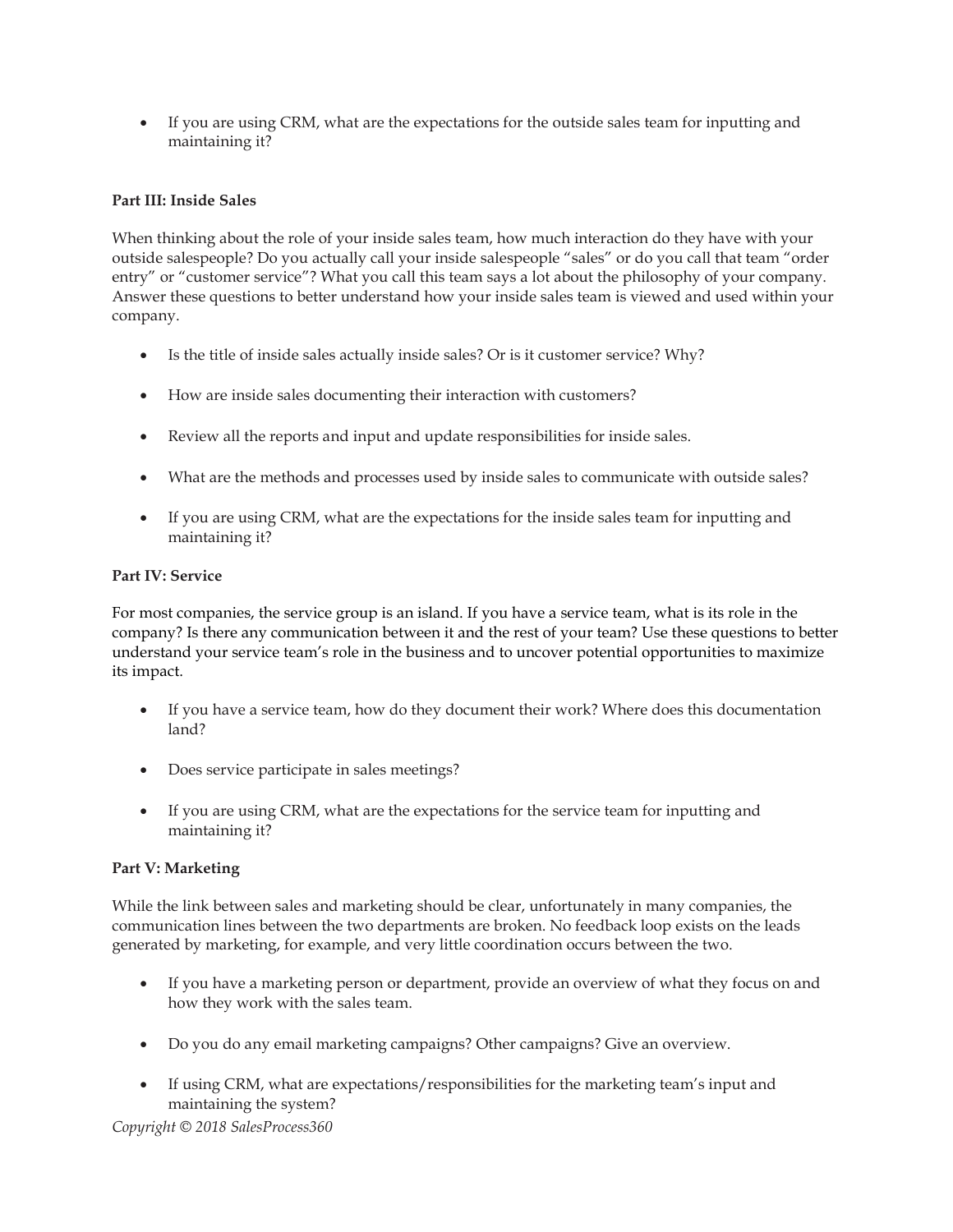#### **Part VI: Lead Management**

Getting and qualifying quality leads is one of the most critical parts of the sales process. After all, the leads you put in your sales funnel can increase or decrease the chances for sales success down the line. Unfortunately, most companies are handing over nonqualified leads to the sales team with no follow-up process. Think about how your business handles lead management.

- What are your sources for leads?
- Review the lead input and follow-up process within your company.

## **Part VII: Opportunity Management**

Surprisingly, many companies don't have a clear definition of what an opportunity looks like for their business. Before a potential opportunity gets to the quote stage – when it's already too late – how are you handling and qualifying it within the company to ensure you're not just a third bid? Use these questions to think about how you manage opportunities.

- Are you doing opportunity management? What is your definition of an opportunity?
- Review the input and management process of the opportunity from start to finish.

### **Part VIII: Quote Management**

Is your business a quoting machine? Or are you careful about the opportunities that move to the quote stage? How do you follow-up with quotes and use the data generated by that to look forward with your business? Use these questions to dive deeper into your quote management process.

- What is the estimated number of quotes done a day by the company? By person?
- Who is responsible for doing quotes?
- Are there standards for what quotes look like?
- Who is responsible for updating and managing quotes?
- How are quotes done and presented to the customer?
- Where are quotes stored?
- What is the follow-up process for quotes? (Who, what and when?)
- Are there a lot of phone and email reply quotes given (quick quotes)?
- What do you think is the percentage of quotes that are formal written quotes versus quick quotes (verbal or quick-reply email)?

### **Part IX: Reports**

*Copyright © 2018 SalesProcess360*